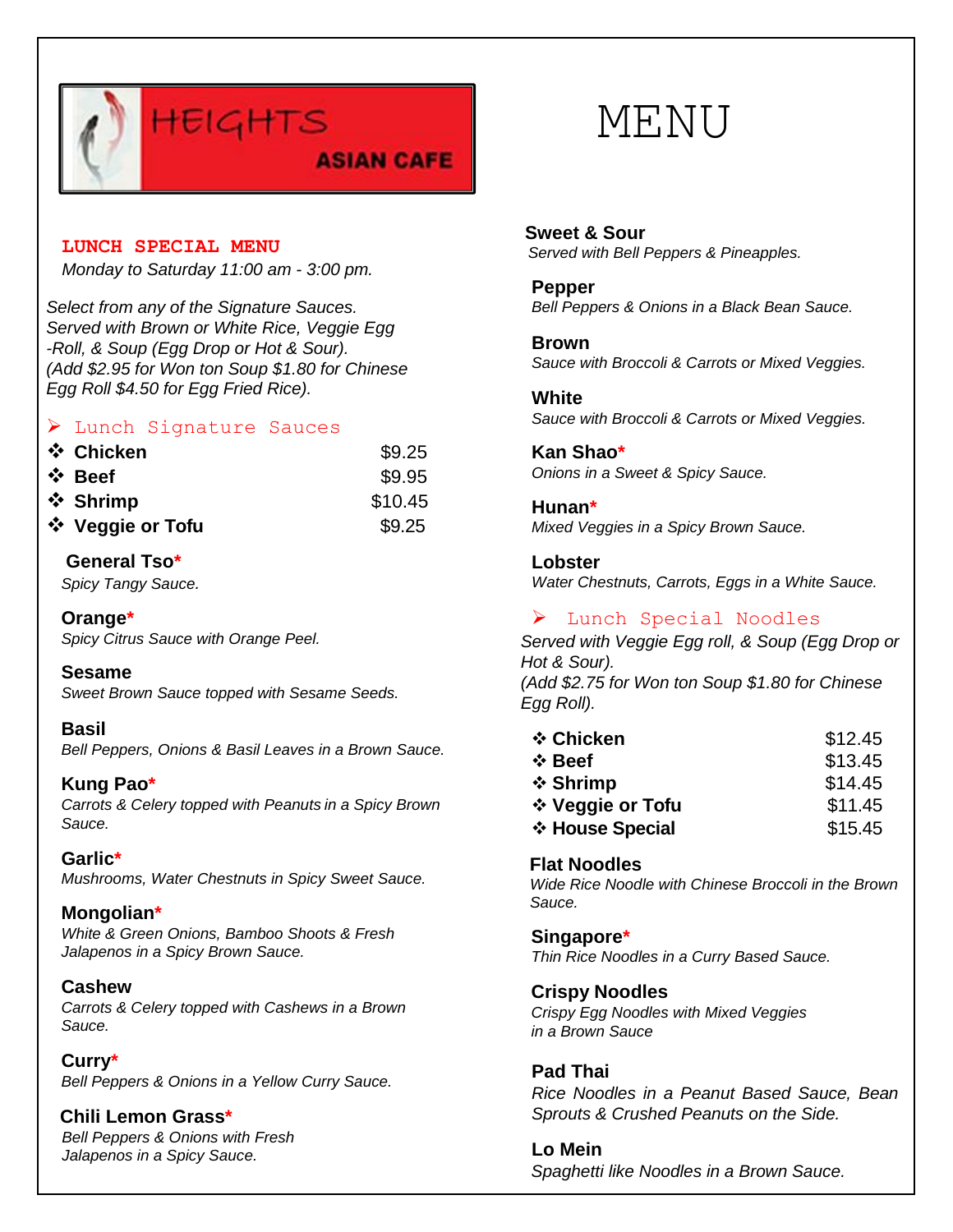### **Dinner Menu**

# $\triangleright$  STARTERS

| O TUILLINO<br><b>Vietnamese Spring Rolls (2)</b><br>(Choice of Pork / Chicken / Shrimp / Tofu / Veggie) | \$4.50          |
|---------------------------------------------------------------------------------------------------------|-----------------|
| Vegetable Egg Rolls (2)                                                                                 | \$2.95          |
| <b>Salt and Pepper Tofu</b>                                                                             | \$5.75          |
| <b>Vietnamese Egg Rolls (4)</b><br>(Stuffed with Shrimp & Pork).                                        | \$6.95          |
| <b>Chinese Egg Rolls (2)</b><br>(Stuffed with Pork & Cabbage).                                          | \$4.50          |
| Crab Puffs (4)<br>(Stuffed with Cream Cheese & Real Crab Meat).                                         | \$5.50          |
| Pork or Veggie Dumplings (8)<br>(Deep Fried, Pan Fried or Steam).                                       | \$6.95          |
| Wings (6)<br>(Choice of Honey/Sesame/Buffalo/Plain).                                                    | \$7.50          |
| <b>Fried Chicken Wonton (8)</b>                                                                         | \$6.25          |
| <b>Edamame or Hot Mame*</b>                                                                             | \$5.25 / \$6.25 |
| <b>Chicken Lettuce Wrap</b>                                                                             | \$8.25          |
| $\triangleright$ SOUPS<br>Choice of cup or bowl<br>Small Fried Won Ton Stripes \$ 1.00.                 |                 |
| <b>Wonton Soup</b>                                                                                      | \$2.95/\$6.50   |
| Hot & Sour Soup*                                                                                        | $$2.75/$ \$6.25 |
| <b>Egg Drop Soup</b>                                                                                    | \$2.75/ \$6.25  |
| <b>Vegetable Soup</b>                                                                                   | \$6.25          |
| KIDS MENU<br>➤<br><b>Fried Rice</b><br>(Chicken or Beef)                                                | \$6.50          |
| Lo Mein<br>(Chicken or Beef)                                                                            | \$6.50          |
| <b>Sweet &amp; Sour Chicken</b><br>(Choice of White or Brown Rice of French Fries)                      | \$8.25          |
| SIGNATURE SAUCES                                                                                        |                 |

 *All entrees served with brown or white rice. Additional White Or Brown Rice available for \$1.50. (Add \$4.50 for Egg Fried Rice)*

| ❖ Chicken<br>❖ Beef                                                                            | \$12.95<br>\$13.95 |
|------------------------------------------------------------------------------------------------|--------------------|
| ❖ Shrimp                                                                                       | \$14.95            |
| ❖ Veggie or Tofu                                                                               | \$11.95            |
| ❖ Additional sauce on the side                                                                 | \$3.00             |
| <b>General Tso*</b><br>Spicy Tangy Sauce.                                                      |                    |
| Orange*<br>Spicy Citrus Sauce with Orange Peel.                                                |                    |
| Sesame<br>Sweet Brown Sauce topped with Sesame<br>Seeds.                                       |                    |
| Basil<br>Bell Peppers, Onions & Basil Leaves in a Brown Sauce.                                 |                    |
| Kung Pao*<br>Carrots & Celery topped with Peanuts in a Spicy<br><b>Brown Sauce.</b>            |                    |
| Garlic*<br>Mushrooms, Water Chestnuts in Spicy Sweet Sauce.                                    |                    |
| Mongolian*<br>White & Green Onions, Bamboo Shoots & Fresh<br>Jalapenos in a Spicy Brown Sauce. |                    |
| <b>Cashew</b><br>Carrots & Celery topped with Cashews in a<br>Brown Sauce.                     |                    |
| Curry*<br>Bell Peppers & Onions in a Yellow Curry Sauce                                        |                    |
| <b>Chili Lemon Grass</b><br>Bell Pepper & Onion with Fresh Jalapenos in a spice<br>Sauce.      |                    |
| <b>Sweet &amp; Sour</b><br>Served with Bell Peppers & Pineapples.                              |                    |
| <b>Pepper</b><br>Bell Peppers & Onions in a Black Bean Sauce.                                  |                    |
| <b>Brown</b><br>Sauce with Broccoli & Carrots or Mixed Veggies.                                |                    |
| <b>White</b><br>Sauce with Broccoli & Carrots or Mixed Veggies.                                |                    |
| Kan Shao*<br>Onions in a Sweet & Spicy Sauce.                                                  |                    |
| Hunan*<br>Mixed Veggies in a Spicy Brown Sauce.                                                |                    |
| Lobster                                                                                        |                    |

*Water Chestnuts, Carrots, Eggs in a White Sauce*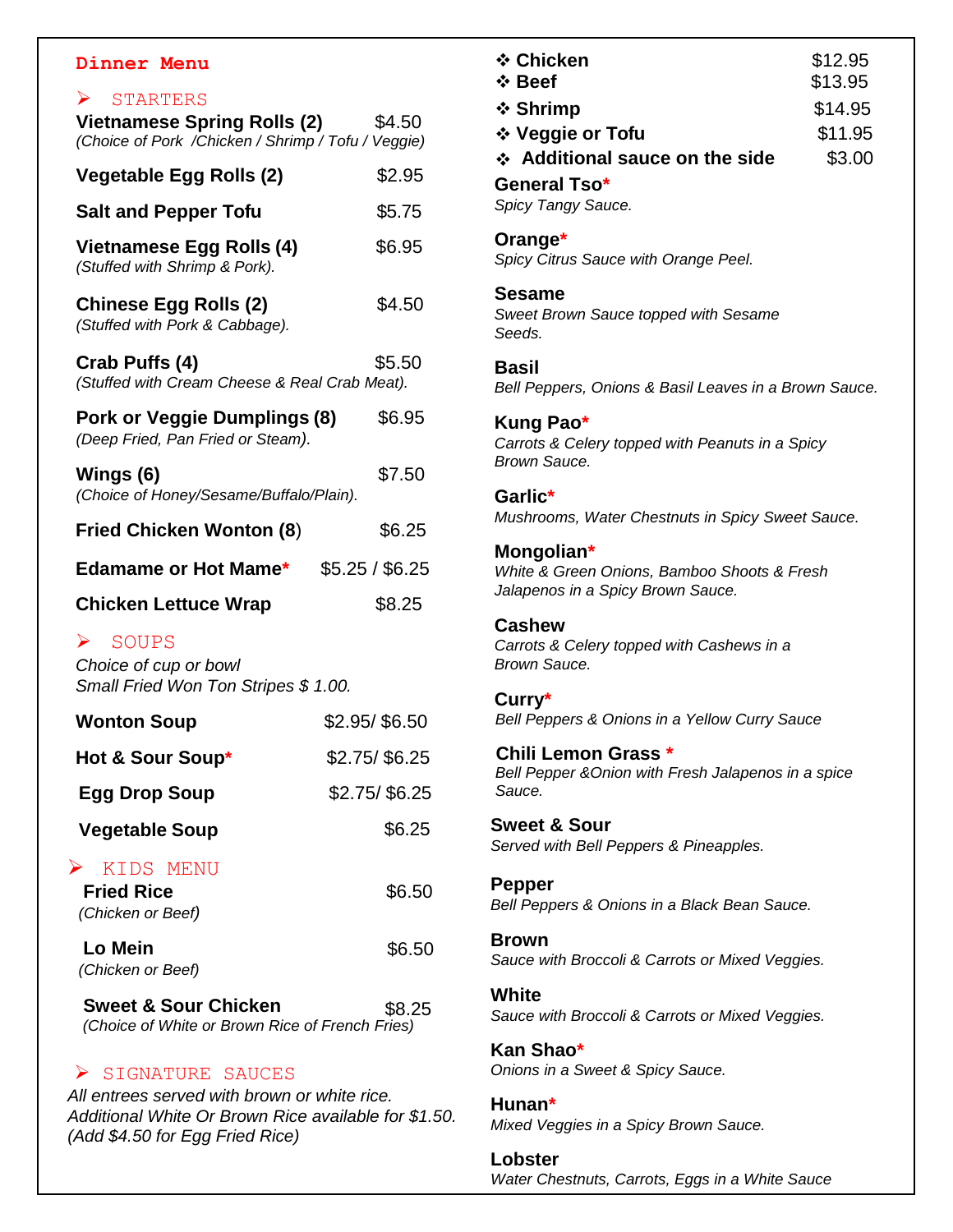# $\triangleright$  Chef's Special \$15.95

*All entrees served with brown or white rice. Additional White Or Brown Rice available for \$1.50. (Add \$4.50 for Egg Fried Rice)*

# **Happy Buddha**

*Chicken, Beef , Shrimp & Imitation Crab Meat with Mix Veggies in a Brown Sauce.*

#### **Tilapia Platter**

*Breaded Fish with Veggies in Brown Sauce.*

# **Cashew Chicken & Shrimp**

*Carrots & Celery topped with Cashews in a Brown Sauce*

**Triple Delight** *Chicken, Beef & Shrimp with Mix Veggies in Brown Sauce*

# **Black Pepper Steak Kew**

*Breaded Filet Mignon Cubes with Bell Peppers & Onions in the Sweet Brown Sauce.*

# **Mongolian Triple\***

*Chicken, Beef & Shrimp with White & Green Onions, Bamboo Shoots,Fresh Jalapenos in Spicy Brown Sauce.*

#### **Curry Triple\***

*Chicken, Beef & Shrimp with Bell Peppers & Onions in a Yellow Curry Sauce.*

# **Kung Pao Delight\***

*Chicken, Beef & Shrimp with Carrots & Celery topped with Peanuts in a Spicy Brown Sauce.*

#### **Crispy Shrimp**

*Crispy Shrimp sided with Broccoli with the sauce on the side.*

#### **Salt & Pepper Shrimp**

*Crispy Shrimp with Bell Peppers Onions and Fresh Jalapenos.*

#### **Salt & Pepper Calamari**

*Crispy Calamari with Bell Peppers. Onions & Jalapenos.*

#### **Com Bo Luc Lac (Beef)**

*Cubed Filet Mignon with Bell Peppers & Onions in Butter & Garlic. Served with a salad and dipping on the side.*

#### **Com Ga Luc Lac (Chicken)**

*White Meat Chicken with Bell Peppers & Onions. Served with a salad.*

# SPECIALTY NOODLES

| ❖ Chicken                              | \$12.95 |
|----------------------------------------|---------|
| $\div$ Beef                            | \$13.95 |
| ❖ Shrimp                               | \$14.95 |
| ❖ Veggie or Tofu                       | \$11.95 |
| ❖ Tofu (Crispy or Soft)                | \$11.95 |
| ❖ House Special                        | \$15.95 |
| Combination of Chicken, Beef & Shrimp. |         |

### **Flat Noodles**

*Wide Rice Noodle with Chinese Broccoli in the Brown Sauce.*

#### **Singapore\***

*Thin Rice Noodles in a Curry Based Sauce.*

#### **Crispy Noodles**

*Crispy Egg Noodles with Mixed Veggies in a Brown Sauce.*

#### **Pad Thai**

*Rice Noodles in a Peanut Based Sauce, Bean Sprouts & Crushed Peanuts on the Side.*

#### **Lo Mein / Udon**

*Spaghetti like Noodles or Udon in a Brown Sauce.*

# FRIED RICE

*Available with brown rice for an additional cost. (add \$3.00 for Mixed Veggies, add \$1.00 for bean sprouts).*

| ❖ Chicken                                    | \$10.95 |
|----------------------------------------------|---------|
| $\div$ Beef                                  | \$11.95 |
| ❖ Shrimp                                     | \$12.95 |
| ❖ Veggie or Tofu                             | \$10.95 |
| ❖ Tofu (Crispy or Soft)                      | \$10.95 |
| ❖ House Special                              | \$13.95 |
| Combination of Chicken, Beef & Shrimp        |         |
| ❖ Singapore Rice*                            | \$13.95 |
| Curry flavored rice with chicken, shrimp and |         |
|                                              |         |

#### *topped with green onions.* **↓ Basil Rice**  \$13.95

*Fried Rice with chicken and shrimp cooked with fresh basil leaves topped with green onions.*

# VEGETARIAN \$11.95

*All entrees served with brown and white rice. Additional White or Brown Rice available for \$ 1.50. (Add \$4.50 for Egg Fried Rice).*

#### **Tofu Luc Lac**

*Crispy Tofu with Bell Peppers & Onions.*

#### **Mafo Tofu\***

*Soft Tofu in a Brown Sauce.*

#### **Garlic String Beans \***

*String Beans with Mushrooms & Water Chestnuts in a Spicy Sweet Sauce.*

#### **Garlic Eggplant \***

*Fried Egg Plant with Mushrooms & Water Chestnuts in a Spicy Sweet Sauce.*

#### **Garlic Broccoli\***

*Broccoli, Mushroom, Water Chestnuts in Spicy Sweet Sauce.*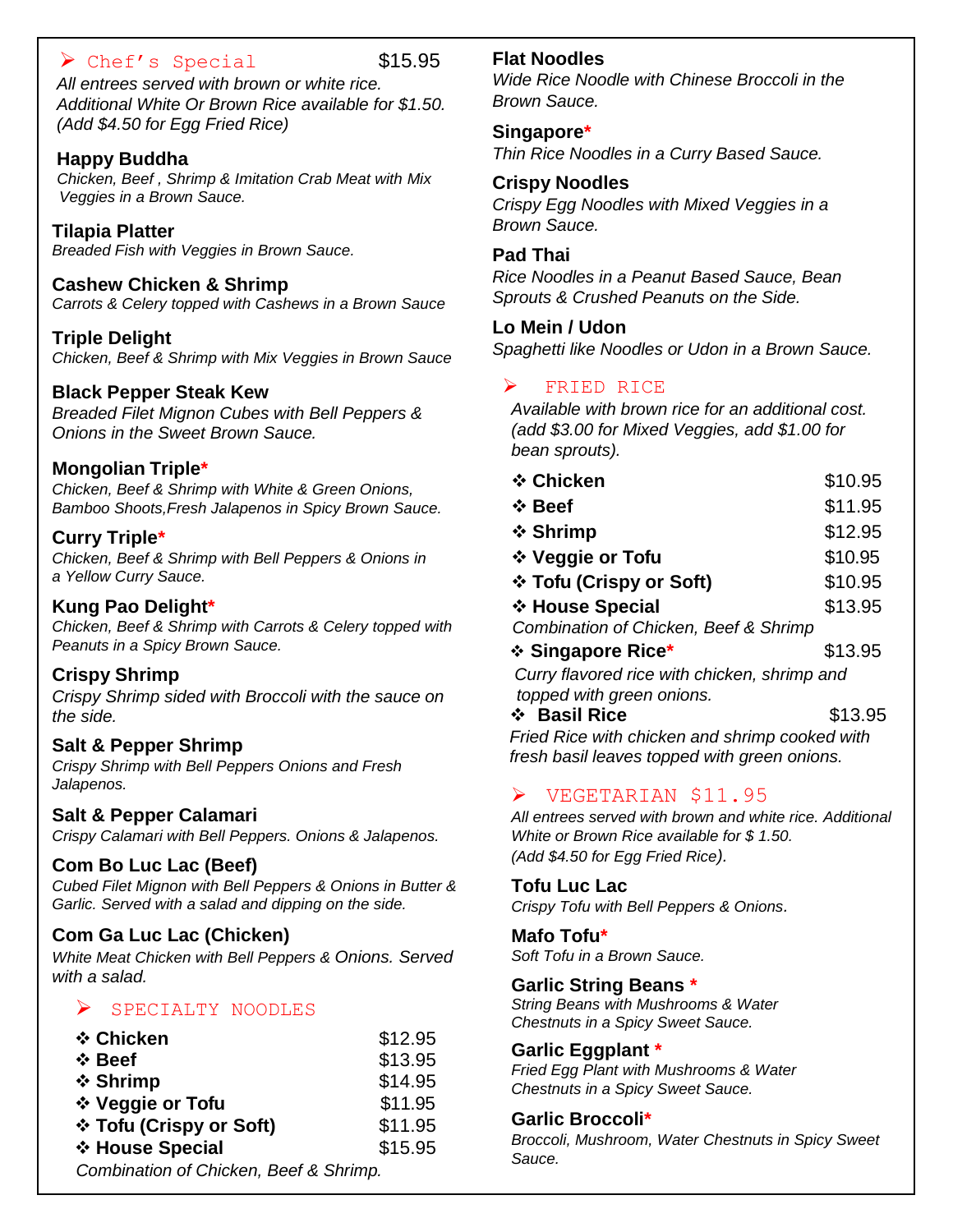# **Tofu with Mixed Veggies**

*Crispy/Soft Tofu with Veggies in Brown or White Sauce.*

### **Sautéed Veggies**

*Mixed Veggies in a Brown or White Sauce.*

**Jade Tofu 12.95** *Lightly Crispy Egg Tofu with Veggies in a Brown Sauce.*

#### UDON NOODLE SOUP

| <b>Shrimp</b>                | \$12.95 |
|------------------------------|---------|
| <b>Chicken</b>               | \$10.75 |
| <b>Beef</b>                  | \$10.95 |
| <b>Seafood</b>               | \$12.95 |
| <b>Tofu (Crispy or Soft)</b> | \$10.25 |
| Veggie                       | \$10.25 |

# VERMICELLI BOWL/ RICE PLATTER

*All vermicelli bowls served with fresh bean sprout, carrots, cucumber, lettuce, fried & green onions, peanut & fish sauce.*

*All rice platters served with white or brown rice topped with fried & green onions, steamed veggies & fish sauce.*

| <b>Grilled Chicken</b>          | \$12.95 |
|---------------------------------|---------|
| <b>Grilled Pork</b>             | \$12.95 |
| <b>Grilled Shrimp</b>           | \$13.95 |
| <b>Fried Tofu</b>               | \$12.95 |
| <b>Fresh or Sautéed Veggies</b> | \$12.95 |
| <b>Vietnamese Egg Roll</b>      | \$12.95 |
| <b>Veggie Egg Roll</b>          | \$12.95 |
| Combo                           | \$14.95 |

*(select 3 from the following: Chicken, Pork, Shrimp or VN Egg Roll. Add \$3.00 for Crispy Tofu)*

# VIETNAMESE PHO / NOODLE SOUPS

| <b>Vietnamese Style Beef or Beef Balls Noodle</b> |         |
|---------------------------------------------------|---------|
| Soup (Pho)                                        | \$10.95 |
| <b>Chicken Pho</b>                                | \$10.75 |
| <b>Tofu Pho (Crispy or Soft)</b>                  | \$10.25 |
| <b>Veggie Pho</b>                                 | \$10.25 |
| <b>Shrimp Pho</b>                                 | \$12.95 |
| <b>Veggie Noodle Soup</b>                         | \$10.25 |
| <b>Tofu Noodle Soup (Crispy or Soft)</b>          | \$10.25 |
| <b>Asian Style Seafood Noodle Soup</b>            | \$12.95 |
| <b>Asian Style Shrimp Noodle Soup</b>             | \$12.95 |
| <b>Wonton Egg Noodle Soup</b>                     | \$10.75 |

# $\triangleright$  BEVERAGES

*Free refills on soft drink & ice tea.*

| <b>Soft Drink</b>               | \$2.95 |
|---------------------------------|--------|
| Iced Tea                        | \$2.95 |
| <b>Fresh Lemonade</b>           | \$4.75 |
| <b>Coconut Juice</b>            | \$4.75 |
| <b>Thai Tea</b>                 | \$4.25 |
| <b>Topo Chico Mineral Water</b> | \$2.25 |
| <b>Hot Tea</b>                  | \$2.25 |
| <b>Vietnamese Ice Coffee</b>    | \$4.75 |
| <b>Regular Coffee</b>           | \$2.25 |

### ADDITIONAL CONDIMENTS

| Hot Chili Oil (2 oz)                                   | \$0.50           |
|--------------------------------------------------------|------------------|
| Sriracha (2 oz)                                        | \$0.50           |
| Hoisin Sauce (2 oz)                                    | \$0.50           |
| House Hot Mustard (2oz)                                | \$0.50           |
| Soy Sauce (5)                                          | \$0.25           |
| Duck Sauce (5)                                         | \$0.25           |
| <b>House Sweet &amp; Sour Sauce</b><br>(2 oz) / (4 oz) | $$0.50/$ $$1.00$ |
| <b>Dumpling Sauce (2 oz)</b>                           | \$0.50           |
| Peanut Sauce (2 oz)                                    | \$0.50           |
| Chili Paste (2 oz)                                     | \$0.50           |
| Fish Sauce (2 oz)/ (4 oz)                              | $$0.50/$ $$1.00$ |

*(\*) Our spicy dishes are moderate. Level of spiciness can be modified upon request.* **No refunds on custom orders.** *Your patronage is greatly appreciated.* We reserve the right to add 18% gratuity to parties 6 or more

We reserve the right to change prices without prior notices